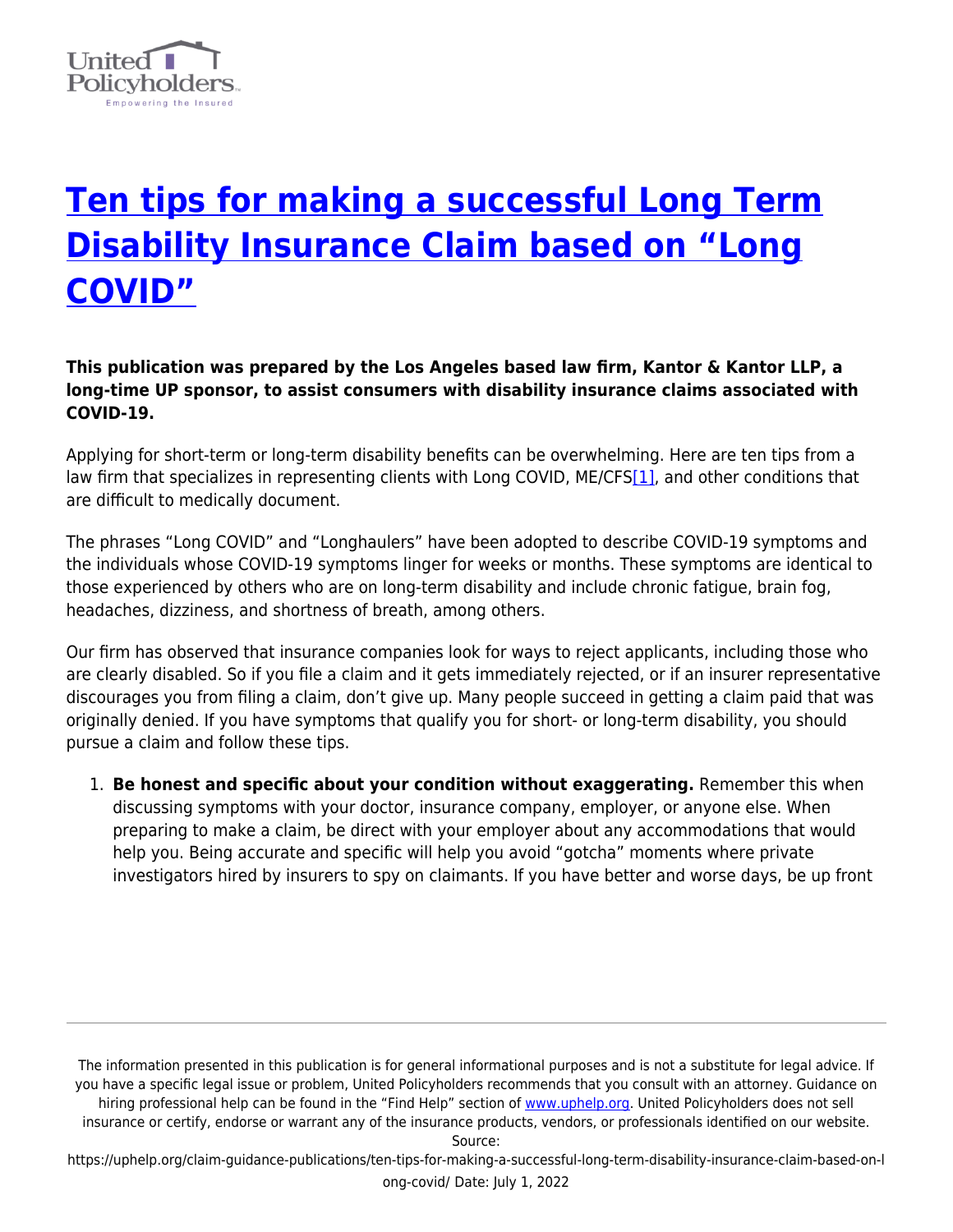

about the variations you experience in your illness, but do not minimize the limit that "bad days" place on your ability to function.

- <span id="page-1-0"></span>2. **Read your disability policy.** Pay particular attention to the definition of disability, benefit exclusions and limitations, pre-existing condition provisions, and other income provisions. Find out if your policy is considered an " $ERISA$ " plan $[2]$ , which generally means an insurance policy you have through an employer. If it is, and if you have a problem with your claim, you'll want to consult an attorney who specializes in handling claim disputes subject to ERISA rules.
- 3. **Keep a journal of symptoms.** Keep a daily or weekly journal of your symptoms and how they impact your function. This doesn't need to be exhaustive—but develop benchmarks for assessing your symptoms and apply it consistently (using scales of 0-5 often work well). If you're always at a five, think about whether you are being honest in your assessment.
- 4. **Find COVID-experienced and supportive treatment providers.** Talk with your treatment providers about whether they believe you are able to continue working on a regular basis and whether they will provide documentation to support your disability claim. If you are a long-hauler and suspect ME/CFS, you should see a physician who specializes in this disease. Treating with specialists to try to relieve your disabling symptoms is a fundamental part of many successful disability claims.
- 5. **See your treatment providers as regularly as feasible.** Think of treating and trying to gain symptom relief as your new job. Make it a priority. Seeing a doctor regularly – by any means – is important for documenting medical conditions. In addition to seeing a doctor regularly, it is equally important to mention how symptoms affect functionality. Without regular records, it becomes much harder to provide ongoing proof of disability.
- 6. **Keep tabs on your medical records**. Occasionally request medical records to make sure that your doctor's notes are accurately representing and not unfairly minimizing your condition. If records are incomplete or express doubt about your condition, you need to know this before you appeal a benefit denial.
- 7. **Know your governmental benefits.** You will be required to file for all other disability benefits to which you could be entitled. This includes benefits under the Family Medical Leave Act, as well as state disability benefits and Social Security disability insurance (SSDI) benefits. Note: Only five states offer disability benefits, and they last no longer than one year. As such, these programs provide a lifeline at the start of your journey, but ultimately long-term programs, such as LTD or

The information presented in this publication is for general informational purposes and is not a substitute for legal advice. If you have a specific legal issue or problem, United Policyholders recommends that you consult with an attorney. Guidance on hiring professional help can be found in the "Find Help" section of [www.uphelp.org.](http://www.uphelp.org/) United Policyholders does not sell insurance or certify, endorse or warrant any of the insurance products, vendors, or professionals identified on our website.

Source:

https://uphelp.org/claim-guidance-publications/ten-tips-for-making-a-successful-long-term-disability-insurance-claim-based-on-l ong-covid/ Date: July 1, 2022